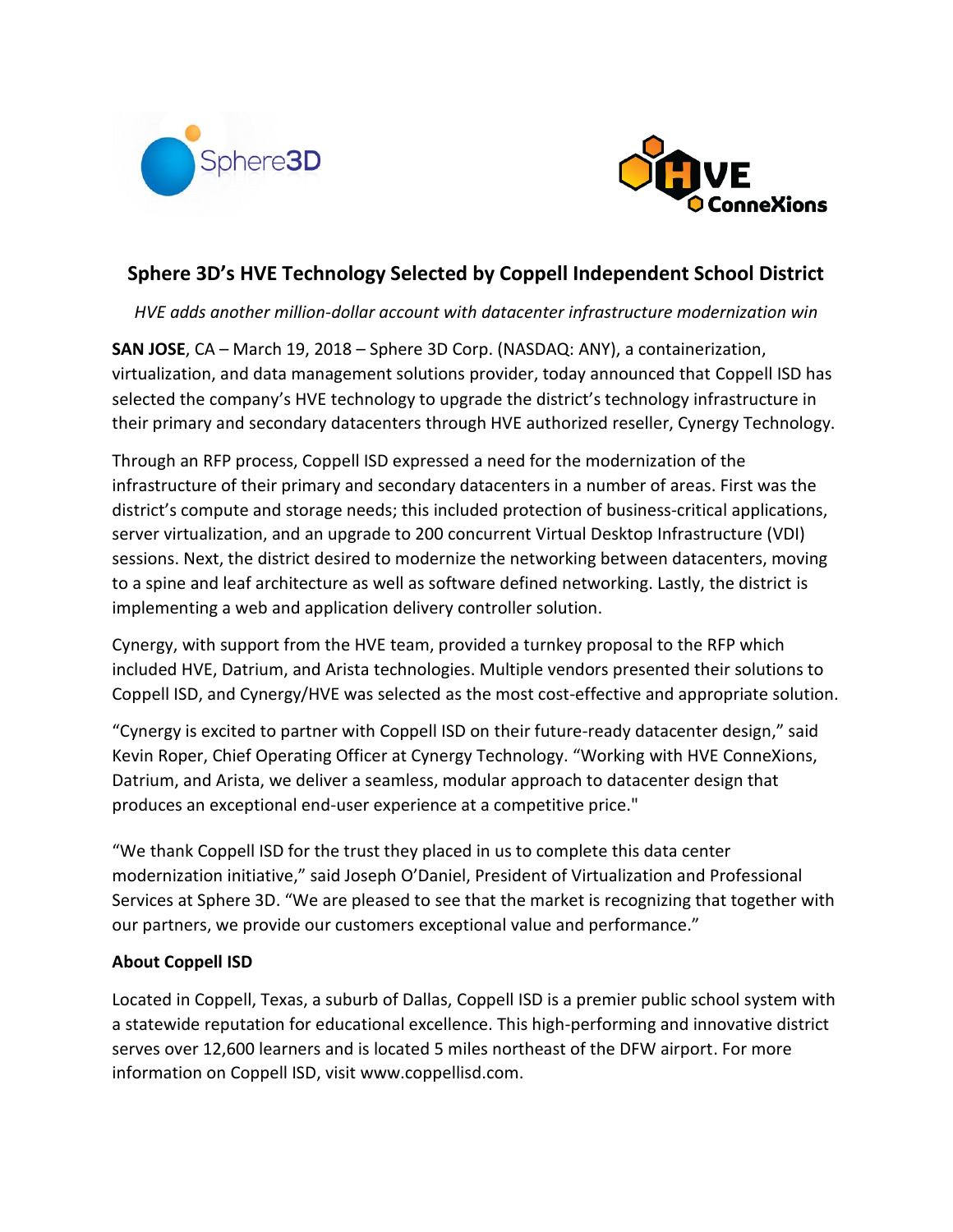# **About Cynergy Technology**

Cynergy Technology is a recognized regional technology leader with expertise in the fields of Systems Design, Technology Integration, Support Services, and End-User Training. They provide organizations with advanced solutions engineered to the most critical information systems specifications, providing consultation, development, design engineering, acquisition, installation, configuration, technical support, warranty repair, and custom training. Visit www.cynergytech.com for more information on Cynergy Technology.

#### **About HVE**

HVE ConneXions, acquired by Sphere 3D in 2017, is a fast-growing technology manufacturer of next generation storage and virtualization hardware. Its engineering philosophy is dedicated to creating Manageable, Scalable, Reproducible, and Predictable (MSRP) solutions based on proven virtualization technologies running on high-performance, next generation hardware. For more information and technical specifications on the HVE product line, visit www.hveconnexions.com.

#### **About Sphere 3D**

Sphere 3D Corp. (NASDAQ: ANY) delivers containerization, virtualization, and data management solutions via hybrid cloud, cloud and on-premises implementations through its global reseller network and professional services organization. Sphere 3D, along with its wholly owned subsidiaries [Overland](http://www.overlandstorage.com/) Storage, and [Tandberg](http://www.tandbergdata.com/us/) Data, has a strong portfolio of brands, including Overland-Tandberg, HVE [ConneXions](http://www.hveconnexions.com/) and UCX [ConneXions,](http://www.ucxs.net/) dedicated to helping customers achieve their IT goals. For more information, visit [www.sphere3d.com.](http://www.sphere3d.com/) Follow us on Twitter [@Sphere3D,](https://twitter.com/Sphere3D?ref_src=twsrc%5Etfw) [@HVEconneXions,](https://twitter.com/OverlandStorage) and @ovltb.

# **Safe Harbor Statement**

This press release contains forward-looking statements, which include, among others, Sphere 3D's expectations, beliefs, plans, objectives, prospects assumptions or future events or performance; the market adoption, actual performance and functionality of our products; unforeseen and proposed changes in the course of Sphere 3D's business or the business of its wholly-owned subsidiaries, including, without limitation, Overland Storage and Tandberg Data; the level of success of our collaborations and business partnerships; and other risks detailed from time to time in our periodic reports contained in our Annual Information Form and other filings with Canadian securities regulators (www.sedar.com) and in periodic reports filed with the United States Securities and Exchange Commission (www.sec.gov). All forward-looking statements speak only as of the date of this written communication. Sphere 3D undertakes no obligation to update any forward-looking statement, whether written or oral, that may be made from time to time, whether as a result of new information, future developments or otherwise, except as required by law.

# **Press Contact:**

media.relations@sphere3d.com

#### **Investor Contact:**